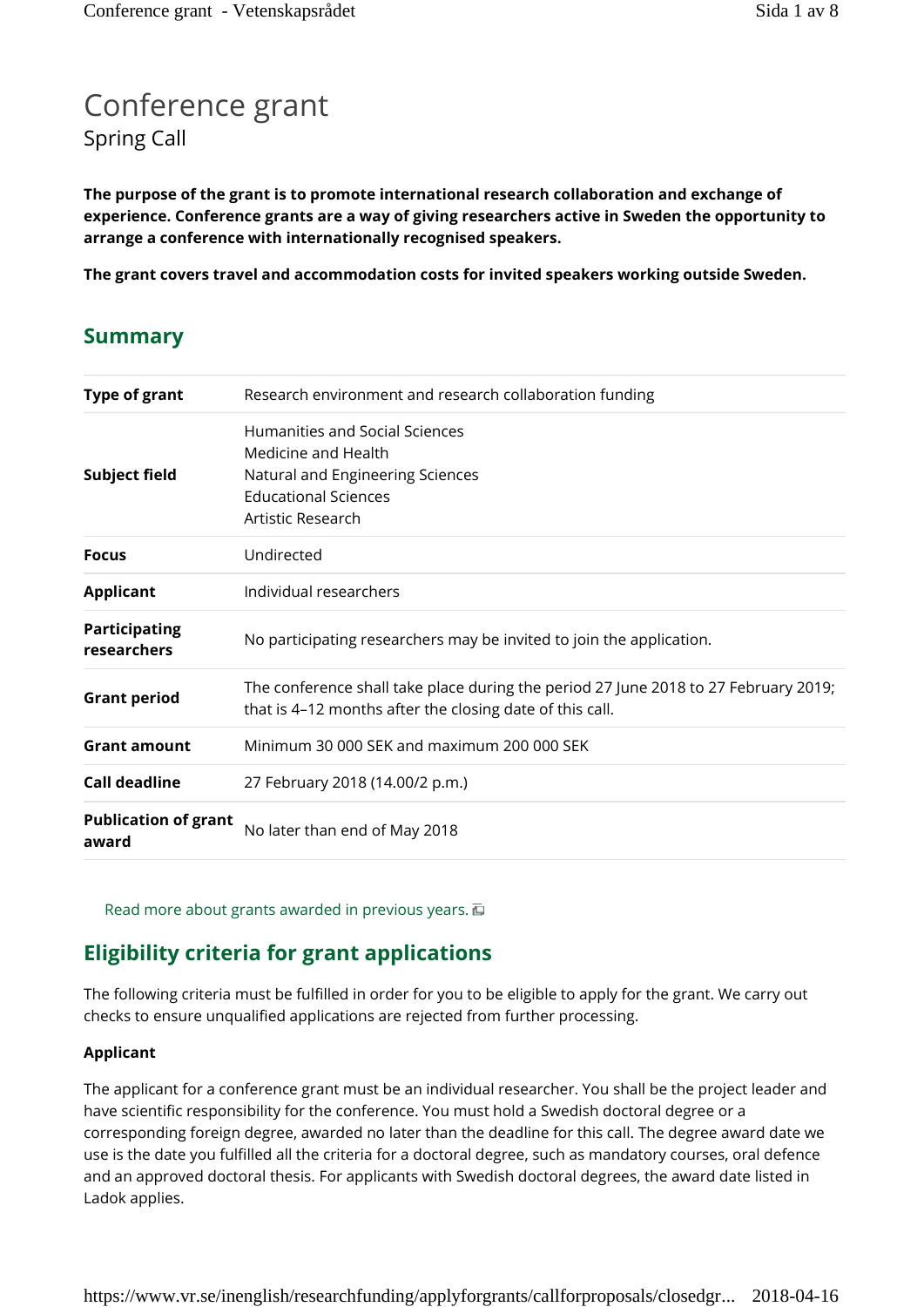For applicants within the area of artistic research, the requirement of a doctoral degree does not apply. On the other hand, a degree from an artistic higher education institution or other corresponding competency is required.

Grants from the Swedish Research Council shall be administered by a Swedish university or HEI or another Swedish public organisation that fulfils our criteria for administrating organisations  $\Box$ . To apply, your organisation must therefore be approved as an administrating organisation.

If you are awarded a grant, you must be employed by the administrating organisation at the start of and throughout the grant period, unless the Swedish Research Council approves an exception. The employment must equal at least 20 per cent of a full-time equivalent. You do not have to be employed by the administrating organisation at the time of applying.

#### **Number of applications and previous grants**

You can only be awarded one conference grant per year. Only one application may be submitted for each conference per call. A conference can only be awarded a grant on one occasion.

**Note:** If you have been the project leader for previous grants from the Swedish Research Council that have ended, a final financial statement for all of these must have been submitted within the permitted time frame in order for you to apply for a new grant. Please contact your administrating organisation if you are unsure whether all your final reports have been submitted.

#### **Participating researchers**

No participating researchers may be included in this application.

#### **Costs and grant amounts**

The conference grant relates only to travel and accommodation costs for a limited number (maximum ten) invited speakers active outside Sweden. The grant is not awarded for other participants, administration or social security costs. Flights and train travel should normally be in economy class or corresponding.

You may apply for a minimum of 30 000 SEK and a maximum of 200 000 SEK, including indirect costs.

The Swedish Research Council assumes that the administrating organisation will cover any costs in excess of the amount received.

#### **Grant period**

The conference shall take place during the period 27 June 2018 to 27 February 2019; that is 4–12 months after the closing date of this call. The entire grant amount will be paid during 2018, irrespective of when the conference takes place. Payment will be made during June 2018 at the earliest. The funds are available up to and including 30 June 2019 however.

#### **Other conditions for the conference**

The conference shall:

- have internationally recognised researchers active outside Sweden as speakers. Of these, no less than 40 per cent should be women and no less than 40 per cent men
- be arranged in Sweden
- be aimed at the research community
- be of medium size; that is have 50–200 participants
- take place during the period 27 June 2018 to 27 February 2019; that is 4–12 months after the closing date of this call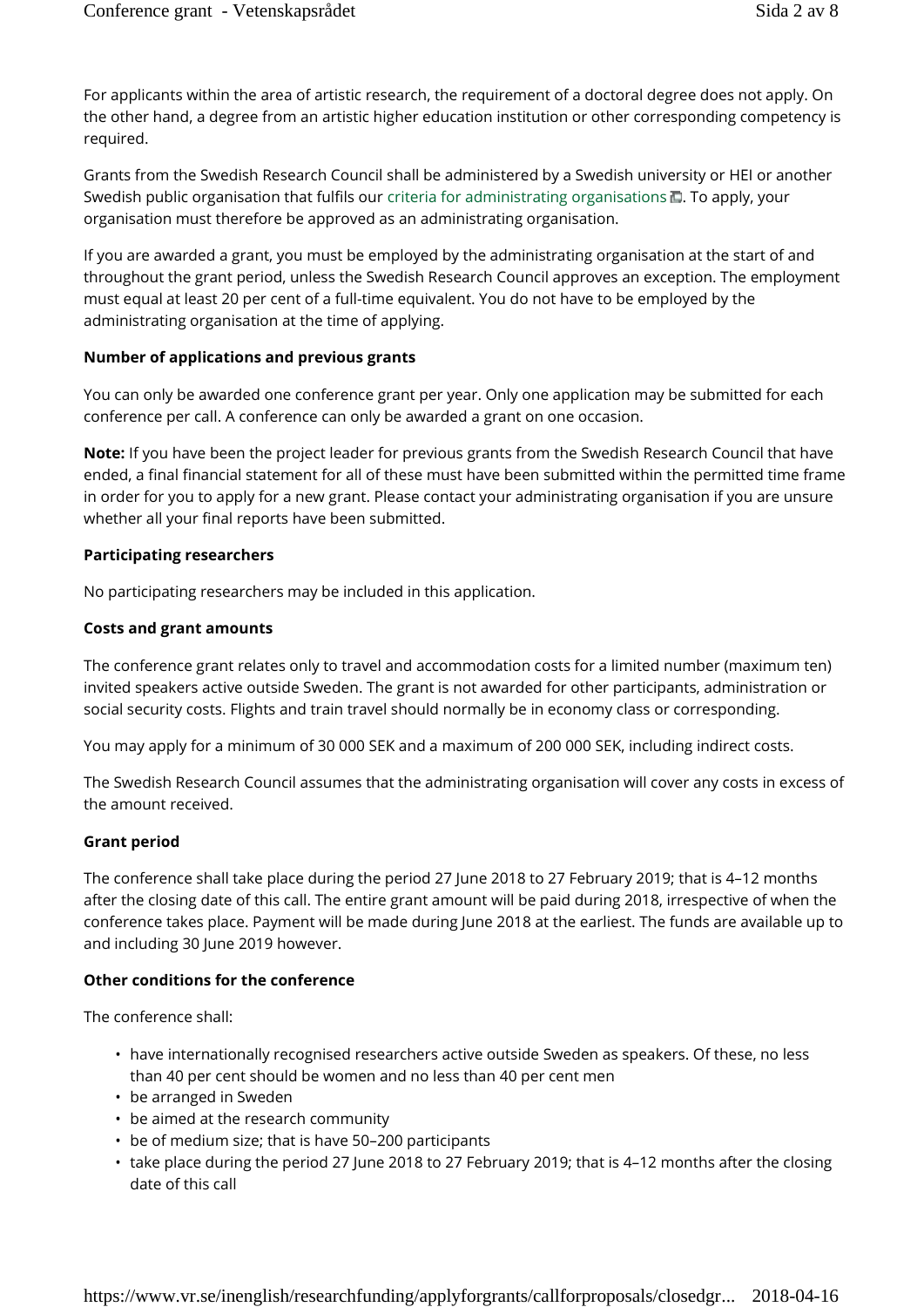If the conference is arranged in conjunction/association with another research-focused event, the delimitation from this event shall be clearly stated!

Please note that the Swedish Research Council's logo may not be used in conjunction with a conference awarded a grant by us. The logo may only be used if the Swedish Research Council is a co-arranger and thus has influence over the content of the conference. In other circumstances, the Swedish Research Council may only be referred to by name.

# **How do I apply?**

You apply electronically in Prisma  $\Box$ , which is the application system used by the Swedish Research Council. You create your application in Prisma by filling in the text fields, uploading information from your personal account, and attaching the appendices requested.

To enable you to apply, your organisation must have been approved as an administrating organisation and have created an organisation account in Prisma.

For most items in Prisma, there is a user manual describing all the steps, as well as answers to FAQ Please refer to these when filling in your application.

Please avoid stating your own or anybody else's full personal identity number in the application except where specifically requested.

## **Creating a personal account in Prisma**

Before you apply, you must create a personal account in Prisma  $\blacksquare$ , where you can save your personal and CV data. The information only needs to be entered once, and can thereafter be supplemented or changed as required. As most of the Swedish Research Council's calls employ foreign reviewers, please use English when entering any descriptive text in you CV data. You can also input your publications for future use. Please note that no publications can currently be uploaded from your account to the application form. This is because the publications function is under development and not yet used in the Swedish Research Council's calls.

Please allow plenty of time to create your personal account. The applications you register in Prisma will be linked to your personal account.

Any participating administrators must also create their own personal accounts in Prisma, and confirm their participation in the application before the deadline of the call.

#### **Text**

Some text fields can be formatted, which means that the font, alignment and font size can be changed, and that tables and symbols can be inserted. You may need to use the tools in Prisma to adjust the formatting of text written using a word processing program (such as Microsoft Word) after inserting it. Images cannot be included in the text fields, however. We recommend that you use the fonts Arial, Calibri or Verdana.

All text fields have a limit on the number of characters, and this is illustrated by a character counter. If you use too many characters, the application cannot be registered.

## **Attached documents and appendices**

You will need to attach an appendix to some fields as instructed. The appendix must consist of one file only, and you can only attach documents in PDF format. All appendices are limited as to file size and number of pages. You will not be able to attach an appendix that exceeds the stated maximum size.

## **Signing**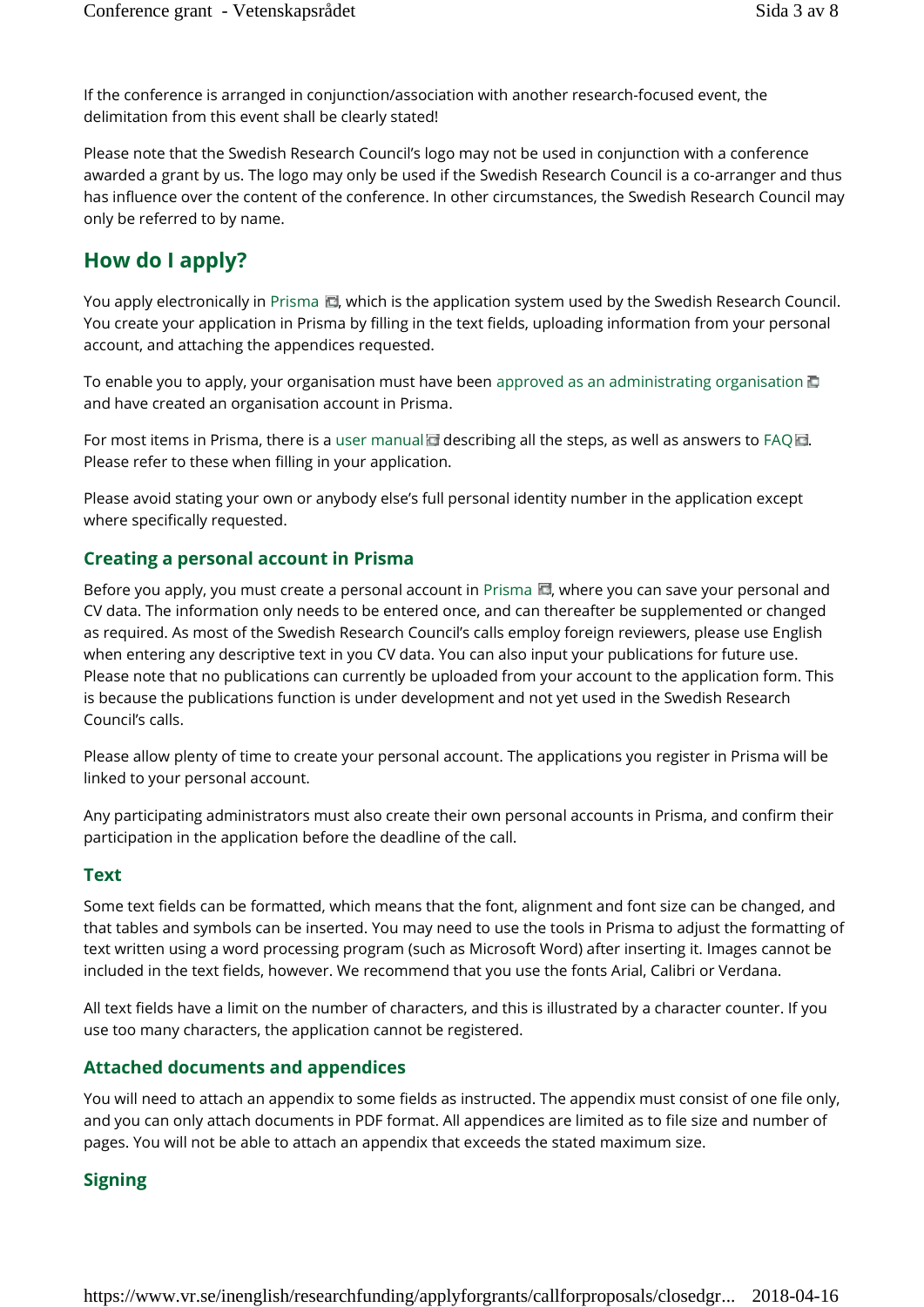Both you as applicant and an authorised representative of the administrating organisation shall sign the application electronically in Prisma. Please see further information under "Register your application" below.

# **What must the application contain?**

Please refer to the application form in Prisma in parallel with reading the instructions below.

## **Language**

The application may be written in English or Swedish.

# **Sections of the application**

The application form includes the following tabs:

- Descriptive data
- Description of the conference
- Budget and research resources
- Administrating organisation
- Participants (only administrators in this call)
- CV

Descriptions of the information requested under each tab follow below. Mandatory information is marked with an asterisk (\*) in Prisma.

#### **Descriptive data**

Under this tab, please fill in the project name (the conference name) in Swedish and English, fill in a short description of the conference, and select SCB codes and keywords. Please also mark the subject area(s) to which your application relates.

Please note that the project period will be shown as one (1) month as standard in your application.

#### *Short description of the conference*

The short description shall include:

- the name and place of the planned conference
- the time of the conference (year-month-day)
- explanation of the conference
- web address of the conference

#### **Description of the conference**

Under this tab, please attach your description of the conference in PDF format. The description shall be brief but clear, and shall cover a maximum of four page-numbered A4 pages in Arial, font size 11, single line spacing, including references and any images. **You will not be able to attach an appendix that exceeds the stated maximum number of pages or is larger than 10 MB.**

The following information must be included in the description under separate headings, listed in the following order:

- **Scientific description.** Describe the scientific content of the conference.
- **Significance.** Describe the significance of the conference to the research area. It shall be clearly shown how the conference will benefit the research community and how it promotes international research collaboration and exchange of experience.
- **Scientific novelty.** Describe how the conference contributes to innovation within the research area.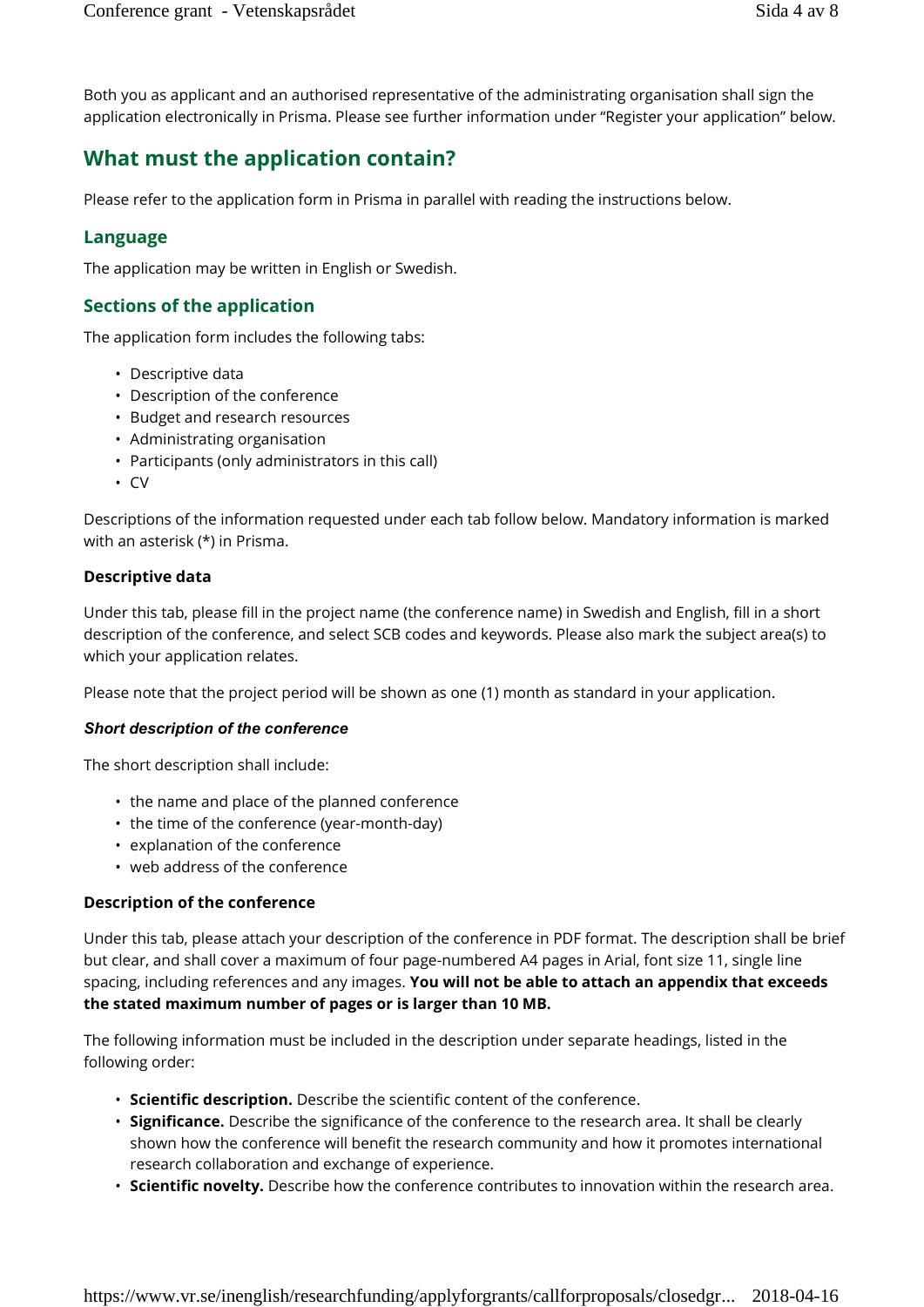- **Participants.** State the expected number of participants and how large a proportion of them are from Sweden.
- **Invited speakers.** Name the invited speakers and state briefly their current research activities and scientific merits. State the role(s) and the space allocated to each of the invited speakers (time, any other activities) and whether they have accepted their participation in the conference. Please also state the proportion of men and women respectively among the speakers (at least 40 per cent should be of each gender).
- **Programme.** State the date of the conference and the preliminary programme, showing the amount of time allocated to each of the speakers.
- **Dissemination activities.** State how the experiences from the conference will be disseminated.
- **Scientific committee.** Present briefly the persons included in the scientific committee of the conference.
- **Website.** If there is no website, please state the reasons for this.

#### **Budget and research resources**

Under this tab, please list the costs for and any other funding of the conference. You may apply for a minimum of 30 000 SEK and a maximum of 200 000 SEK, including indirect costs.

#### *Costs*

State the travel and accommodation costs for invited speakers active outside Sweden. The following guidelines apply for the costs:

#### • **Travel**

Within Europe: maximum 7 000 SEK/person From North America and Africa: maximum 12 000 SEK/person From Asia, Australia, New Zealand, and South and Central America: maximum 17 000 SEK/person • **Accommodation** Maximum 1 700 SEK per night/person

#### *Total cost of the conference*

Prisma will automatically add up your budget items listed in a table. The total amount you are applying for shall also include indirect costs. You will have to add these to the table yourself. In the column "Other costs" you can add any additional costs covered by the conference, costs you are not seeking funding for in this call.

Please contact your HEI for information on what constitutes indirect and direct costs.

#### *Justification of the budget applied for*

Justify briefly each cost applied for in the budget stated. The description may cover a maximum of 2 000 characters including blank spaces (approximately half an A4 page in Arial, font size 11, single line spacing).

#### *Other financing*

Please state any funding for the conference received by you or another researcher, in excess of the amount requested in this application. Here you can also state any income from participant fees. Please state rounded amounts in SEK.

#### **Administrating organisation**

Under this tab, please state the administrating organisation and project site of the conference. The administrating organisation is the organisation that administers the funds awarded and is responsible for it according to the conditions set. Normally, the administrating organisation and project site correspond to the HEI and the department where the project leader responsible for the conference is employed.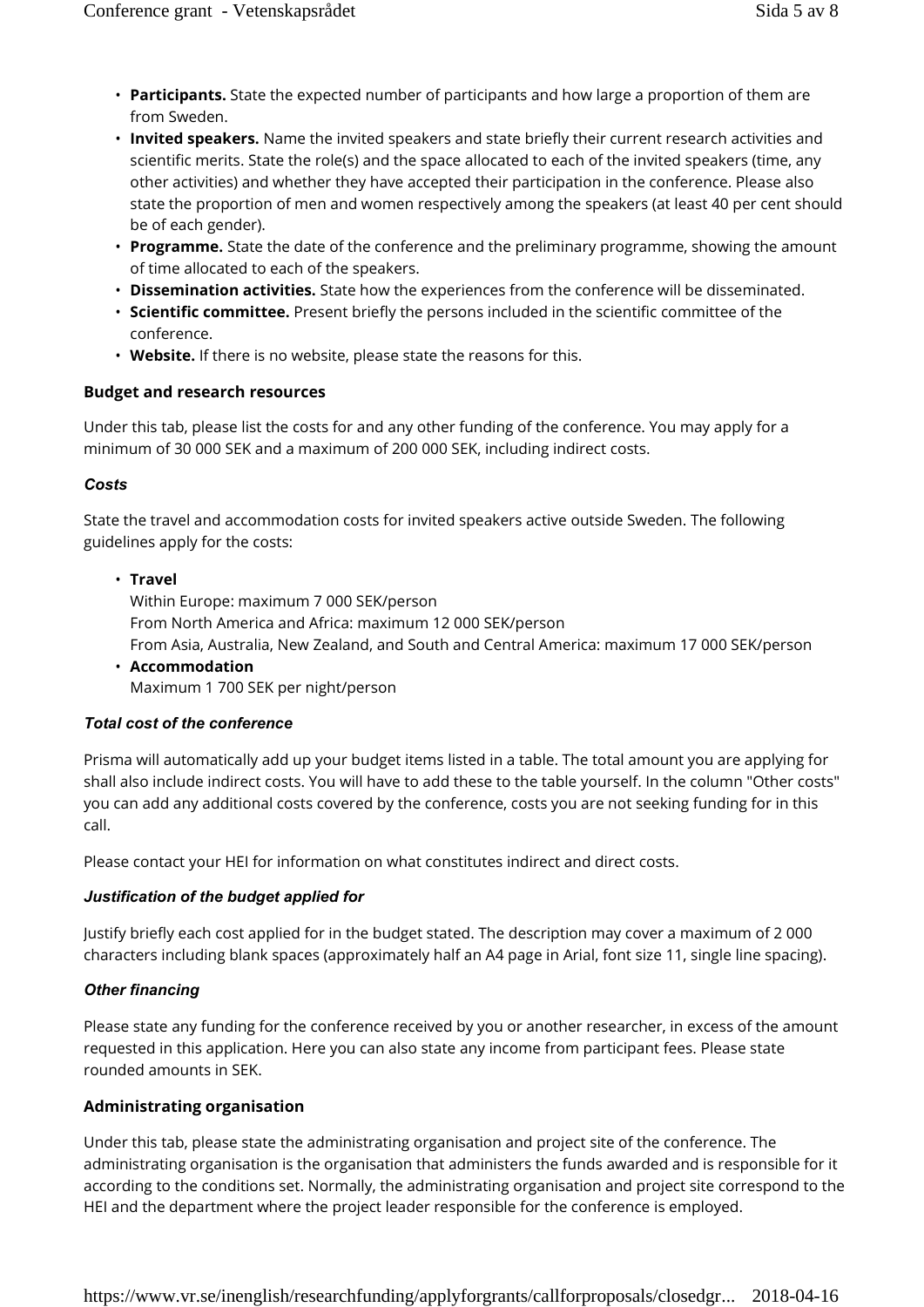To allow you to link your application to an administrating organisation, the organisation must have an approved account in Prisma. Please contact your administrating organisation and ask it to apply for an organisation account  $\Box$  with the Swedish Research Council if it does not already have one.

If you cannot find your location, please contact the person responsible for the organisation account at your administrating organisation. You will not be able to finalise the registration of your application if the location is missing.

#### **Participants**

Here you as grant applicant may invite other participating administrators who can help you to input and edit information in your application. Please make sure you use the correct email address linked to the person's Prisma account. You may invite participating administrators who do not already have an account in Prisma, but in order to participate in your application they must register their own personal accounts in Prisma. All participating administrators must accept the invitation before you can finalise the registration of your application.

Please note that you may not invite any participating researchers in this application.

#### **CV**

Under this tab, please upload your relevant CV information from your personal account in Prisma.

The following information, where available, must always be included in your CV, taking into account the stated limitation in numbers:

- **Education:** First, second and third cycle higher education and specialist degrees.
- **Work:** Current employment (including whether permanent or not) and longer relevant employment, postdoctoral visits (also include as employment if relevant), research exchanges relevant to the research described and any longer interruptions in the research that have impacted on your opportunity to gain merits as a researcher.
- **Merits and awards:** Docentships/associate professorships, supervisees (postdoctoral and doctoral students; state the overall number of each category and list the 10 most relevant to you), up to 10 of your most relevant grants awarded in competition, up to 10 of your most relevant prizes and awards, and up to 20 other merits relevant to the application.
- **Intellectual property rights:** For example, patents and open access computer programs developed by you; state up to 10 of your most relevant.

# **Registering the application**

The tab "Check and register" shows a summary of the fields in your application that may require action in order to register it (such as mandatory fields not filled in, text fields with too many characters, discrepancies from limits on the possible project period or budget applied for). The registration of your application is not finalised until you click on the "Register" button.

Please make sure you use the preview function before registering your application.

**Note:** Everybody you have invited in your application must accept the invitation before you can register the application. If an invitation is not accepted, it must be deleted.

The registered application can thereafter be found in your personal Prisma account in the tab "Applications and grants", under the menu choice "Applications". Until the deadline for the call, a registered application may be de-registered, amended and re-registered again as necessary.

**It is your responsibility to ensure the application is complete, that is to say the application form is correctly filled in, the correct appendices are attached and the information requested has been provided according to the instructions. Please only submit material specifically requested. We do**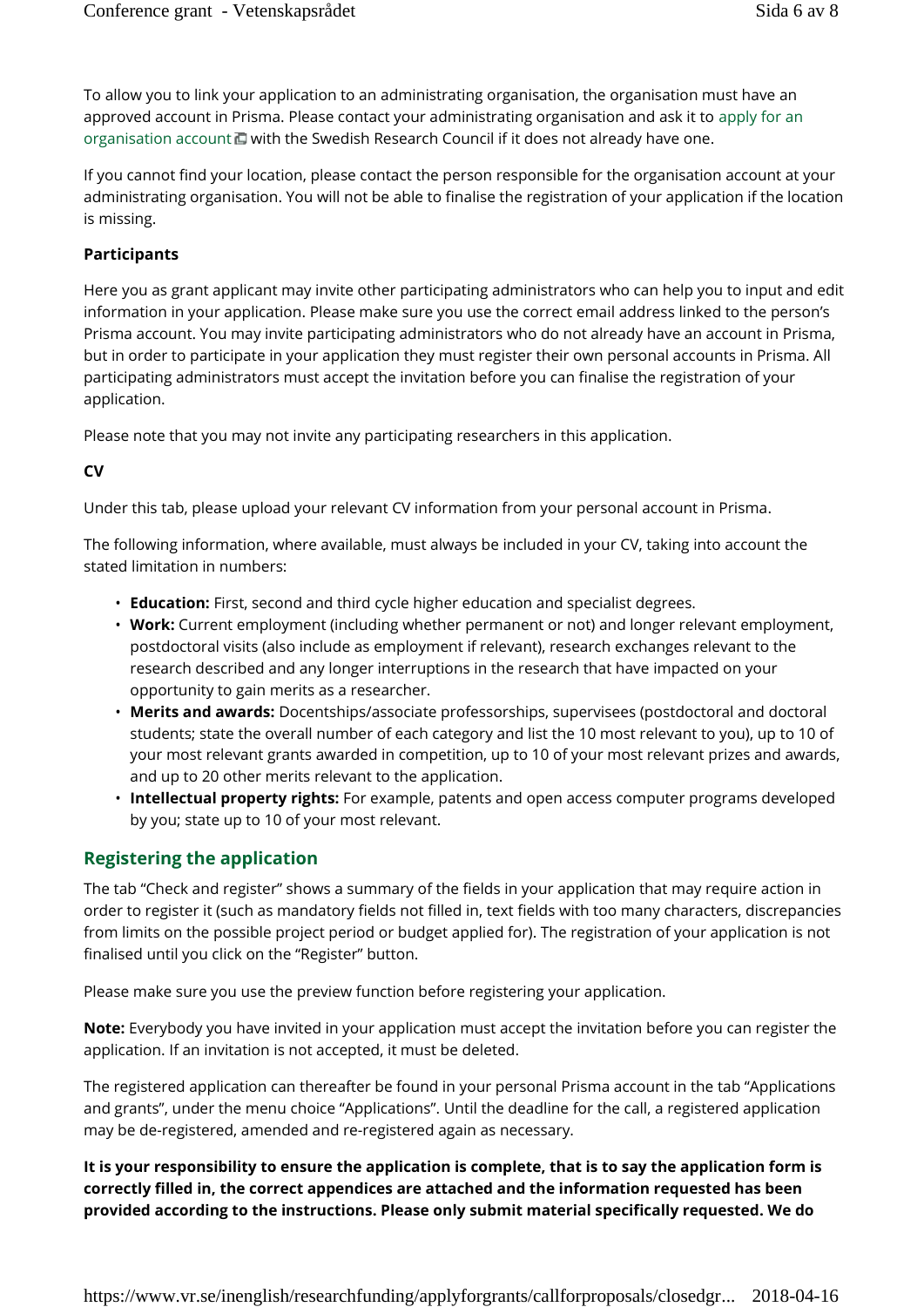### **not accept any additional information after the deadline date, except when specifically requested.**

#### **Signing**

When you register the application, it is signed by you as project leader. To ensure the application is deemed complete and included in the review process, an authorised representative of the administrating organisation also has to sign the application. The representative is normally the head of the department where the research will be carried out, but this is dependent on your administrating organisation's structure.

The *applicant's* signature confirms that:

- the information in the application is correct and complies with the Swedish Research Council's instructions
- secondary occupations and commercial ties have been reported to the administrating organisation and that nothing has emerged that breaches good research practice
- the applicant has not been found guilty of scientific misconduct during the last two years before the deadline date of the call
- the permits and approvals required have been obtained before the research is started, such as permits from the Swedish Medical Products Agency or approval from an ethical review board or an ethical committee on animal experiments
- the applicant will comply with all other conditions applicable to the grant

The signature of the *administrating organisation* confirms that:

- the research or research-supporting activities described can be given room at the administrating organisation during the period and to the extent stated in the application
- the applicant will be employed by the administrating organisation during the period covered by the application
- the administrating organisation approves of the budget in the application
- the applicant has not been found guilty of scientific misconduct by the administrating organisation signing during the last two years before the deadline date of the call
- the administrating organisation will comply with all other conditions applicable to the grant

The above points shall have been discussed by the parties before the representative of the administrating organisation approves and signs the application.

**Note:** The authorised representative of the administrating organisation must sign the application in Prisma no later than one week (seven calendar days) after the deadline in order for the application to be considered further in the review process.

# **What happens next?**

When you have registered your application and the call closes (at 14.00/2 p.m. on the deadline date of the call), the registration of your application is automatically finalised and you are given a registration number.

Your registered application is automatically forwarded to the representative of the administrating organisation for signature in Prisma. The application must be signed by the administrating organisation no later than one week (seven calendar days) after the deadline date. You will receive an email when the application has been signed.

Thereafter you will find information about the status of the application, registration number and signature of the application in your account in Prisma, under the tab "Applications and grants".

## **Evaluation**